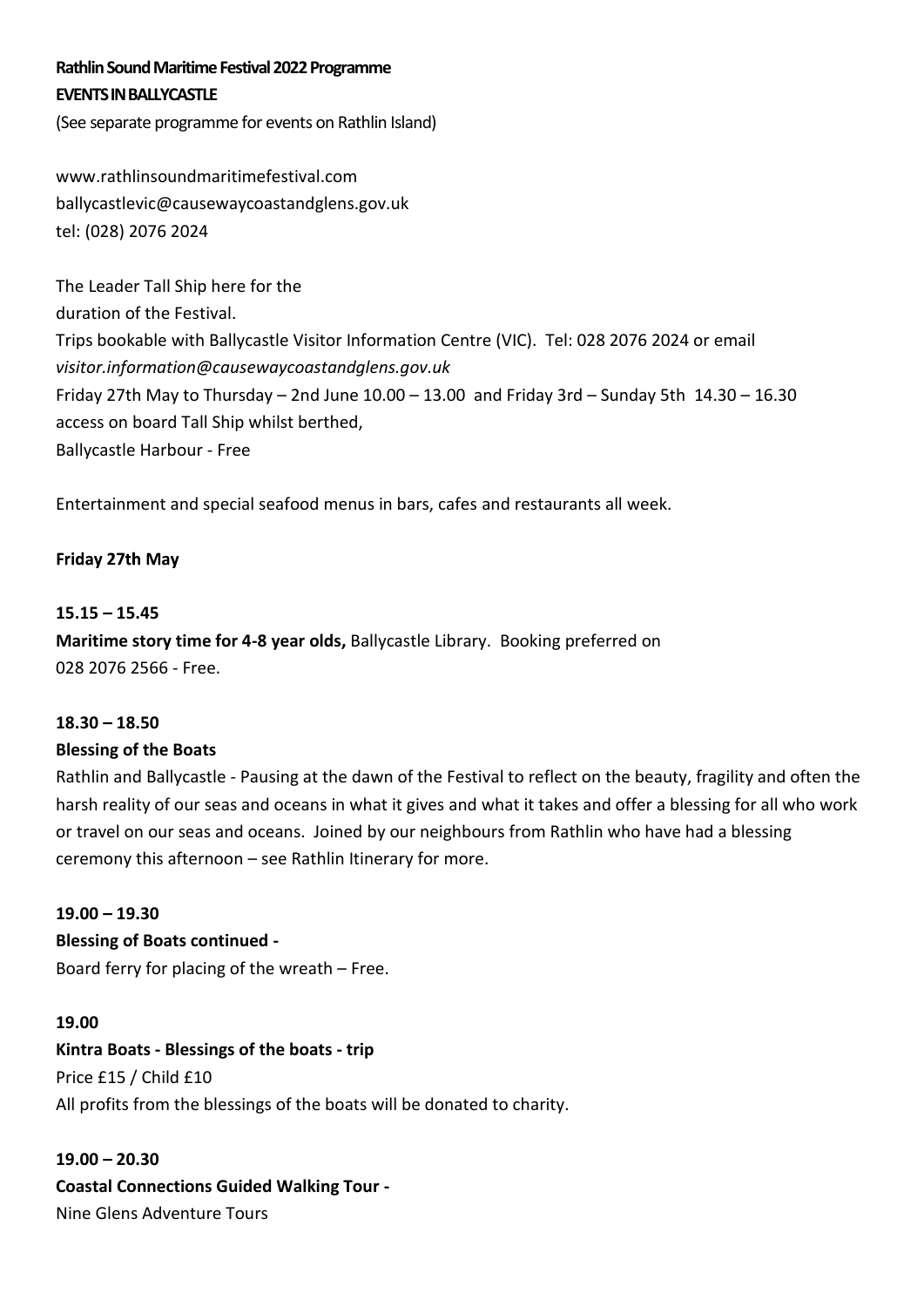Discussing local place-names, industrial heritage and local shipwrecks. Limited to 20 places – Booking essential with Ballycastle Visitor Information Centre (VIC). Tel: (028) 2076 2024 Meet at Portnagree House – Free.

21.00 to late Traditional music session in House of McDonnell

## **Saturday 28th May**

**\*Please note quiet time for children with additional needs is from 11am to 12noon.**

#### **08.40**

**Kintra Boats - Puffins, Seals and Lighthouses**  Adult £30, Child £25 Book at Ballycastle VIC or online.

#### **Times Vary**

**Auqaholics Boat Trips** - Various trips available during the festival. Book at *www.aquaholics.co.uk* or with Ballycastle VIC.

### **11.00 - 17.00**

**Naturally North Coast and Glens Artisan Market,** Ballycastle Seafront - Free. Comhaltas Ad Hoc Music.

**11.00 - 14:00 Mask and puppet making with Rosie for children.** Marquee - Free.

#### **11.00 – 14:00**

**Causeway Coast Maritime Heritage Group (CCGMHG)** Traditional boat display of Colmcille, Dronthiem and Curraghs. With opportunity to have a go for £5 per person for non-members. Pay and book at slip on the day.

**11.00 – 16.00 Hoddmimir's Wood Craft Viking Workshop**  at The Seafront – Free.

**11.00 – 16.00 Lakes Vikings Weapons Display** at The Seafront – Free.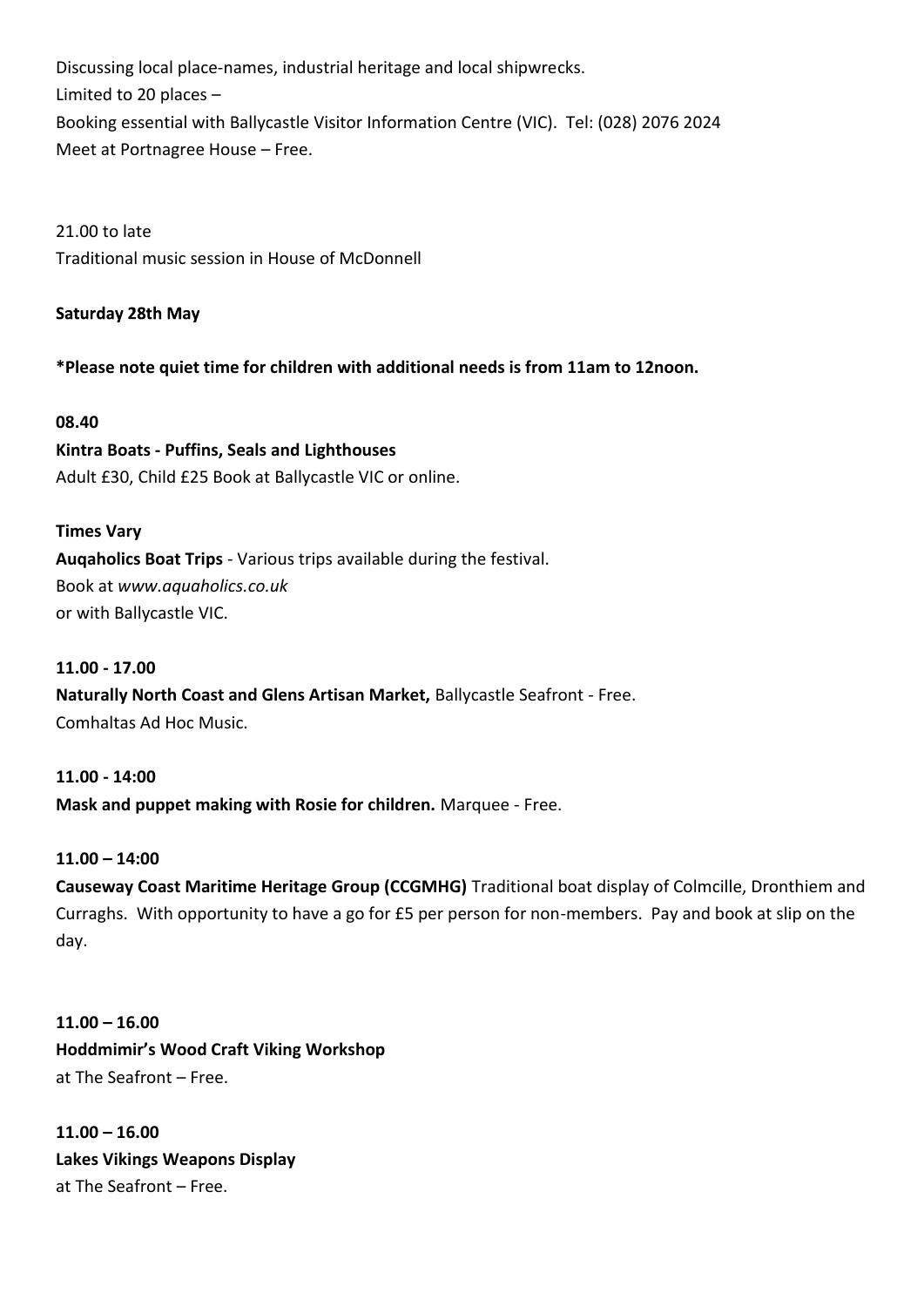#### **11.00 to 16.00**

## **National Museums NI – Marine Display**

at The Seafront - Free.

### **11.00 – 17.00**

## **Children's Pirate Treasure Hunt**

Through Ballycastle Town, forms available from Festival Office. The Seafront – Free.

# **11:00 – 16:00 Kitecrew Ireland Display of large inflatable kites** at Ballycastle Beach – Free.

## **11.00 – 17.00**

**Static display of historic images and place names**. Drop in and have a chat with the volunteers of Friends of Ballycastle Museum & staff from Museum Services and delve into how the sea shaped our local social and physical landscape. Marquee- Free.

#### **12.00 – 14.00**

## **Logainmneacha - Place-names of the Coast –**

**Walk in Workshop**. Unlocking the old Gaeilge names and showing people not just how the names are shaped by time and events but how to find out more and the resources available. Marquee - Free.

#### **12.00 – 18.00**

**Have a go kayaking** (30-minute sessions, allow 1 hour) from Harbour slipway, booking through provider on the day. Suitable for all ages – Free

#### **12.00 – 17:00**

**Valkyrie Craft Corracle making demonstration – Watch John craft a coracle using age old traditional skills.** The Seafront - Free.

#### **14.30 – 16.00**

**Ceol le Chéile – Walk in Workshop -** Intergenerational and interactive event bringing our rich heritage of songs and music of our coastal community to people of all ages. Live musicians/singers will lead participants in a varied programme of songs in Irish, Scots and English. Marquee - Free.

#### **14.30 – 17.00 & 18.30 – 21.00**

**The Leader Tall Ship Trips** - £25 per person, concessions available for families. Book with Ballycastle VIC Tel: 028 2076 2024

#### **15.00 – 16.30**

**Ulster Wildlife best practice shark tagging training.** Ballycastle VIC, Portnagree House - Free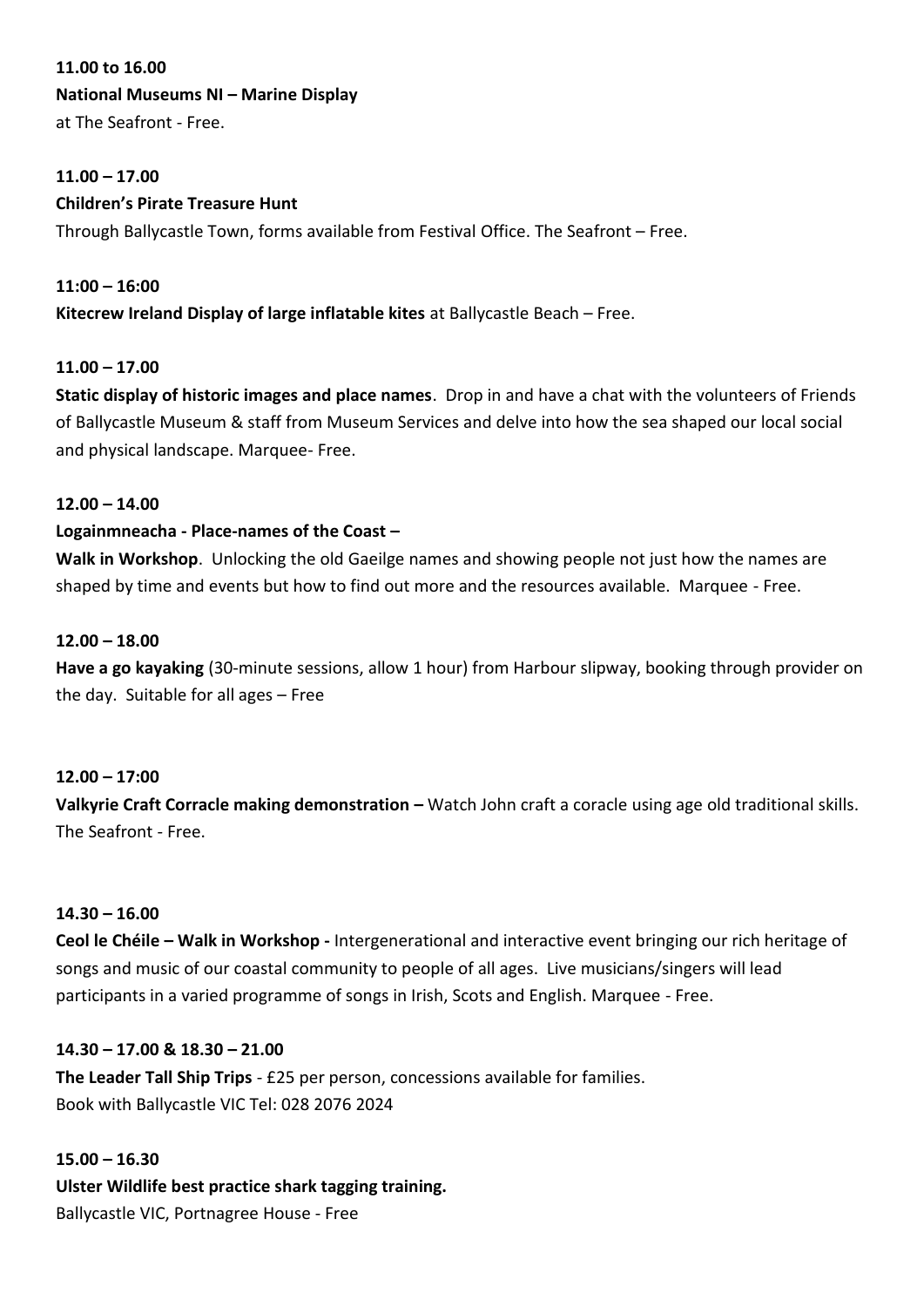For more information and to book -

*https://www.eventbrite.co.uk/e/ulster-wildlife-best-practice-shark-tagging-training-tickets-339914382067*

## **16:00**

## **Children's Nautical Fancy Dress with Kintra Boats**

Price Adult £15, Child £10 Bring along your sailors, pirates, mermaids, fish etc for this one-off fancy dress. Dress as your favourite Maritime character to start the festival off in style. Book online or with Ballycastle VIC.

## **16.00 – 18.30**

**Ballycastle Traditional Music Trail** brings you closer to the instruments, the people who play them and the language, customs and history that make up our vibrant musical culture and traditions. £20 per person prebooking essential *www.ballycastletradtrail.com* or at Ballycastle VIC.

**16.15 - 17.30** 

## **Cois na mara - By the sea**

A celebration of sea traditions, words and music connected to Irish and Ulster Scots with stories and poems. Guest speaker Niall Cromer of the Ulster University and local poets Anne McMaster and Michaél Sands. Leanaí Lír - The children of Lír / Banphrionsa Taise: - Princess Taisie - Storytelling workshop and arts/crafts for children based on learning about The Children of Lir and Princess Taisie. Marquee - Free.

## **19:00 – 20:30**

#### **Céilí on the Coast.**

Live music from local musicians. Have a go at some traditional céilí dances - no experience necessary – Free.

#### Sunday 29th May

#### **Times Vary - Dawn's Daybreak Tour**

Price Adult £25, Child £20 The early morning sunrise is a great way to start a day on the North Coast, arriving back in to Ballycastle in time for breakfast. Book online or with Ballycastle VIC.

#### **10:00, 13:30 & 17:00**

**Join Causeway Boats and Causeway Coast and Glens Heritage Trust** for a pleasant boat trip from Ballintoy Harbour via Carrick-a-rede Rope Bridge to Rathlin Island's West Lighthouse. £30 per person pre-booking essential.

Book at *www.causewayboats.com*

#### **11.00 – 17.00**

**Naturally North Coast and Glens Artisan Market,** Ballycastle Seafront Comhaltas Ad Hoc Music - Free.

**11.00 – 16.00**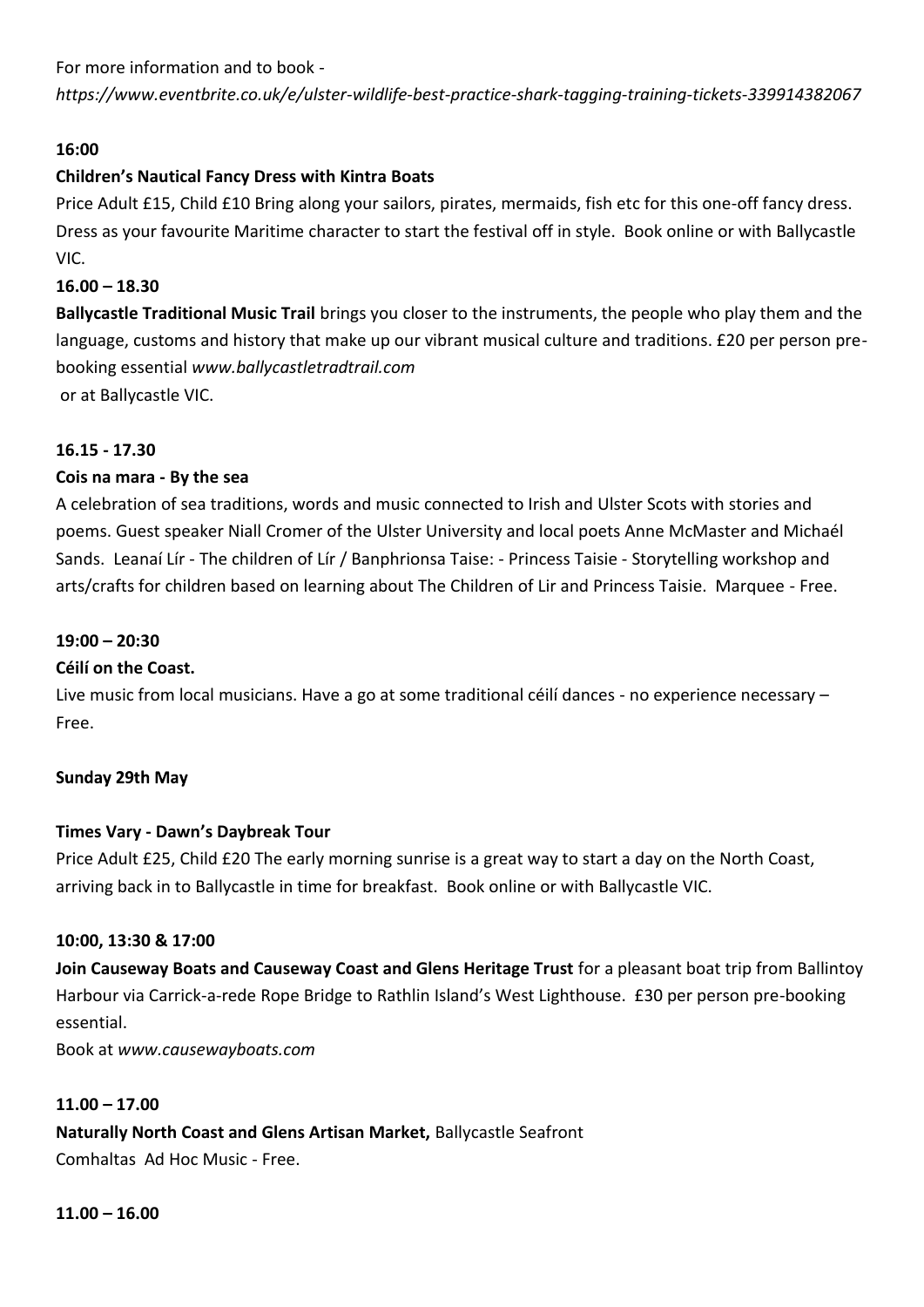**Hoddmimir's Wood Craft Viking Workshop** at The Seafront – Free.

**11.00 – 16:00 Lakes Vikings Weapons Display** at The Seafront – Free.

**11:00 – 16:00 Kitecrew Ireland Display of large inflatable kites** at Ballycastle Beach – Free.

**11.00 to 16:00 Rope Making demonstration** at The Seafront – Free.

**12:00 – 17:00 Mask and puppet making with Rosie for children** in Marquee - Free.

## **12.00 – 16.00**

#### **Fun with Drums**

Come along and make some noise to your own beat! The Seafront - Free.

#### **12.00 – 18.00**

**Have a go kayaking** (30-minute sessions, allow 1 hour) from harbour slipway at Ballycastle Marina, booking through provider on the day. Suitable for all ages – Free.

#### **12.00 – 13:00**

**Children's Storytelling** Bring the kids along to listen to some tall tales and local folklore by the renowned Irish storyteller and writer Liz Weir - Free.

#### **11.00 – 17.00**

**Static display of historic images and place names.** Drop in and have a chat with the volunteers of Friends of Ballycastle Museum & staff from Museum Services and delve into how the sea shaped our local social and physical landscape. Marquee – Free.

#### **12.00 – 17.00**

**Valkyrie Craft beside Marquee Coracle making demonstration** – Watch John craft a coracle using age old traditional skills – Free.

#### **12.00 to 16.00**

#### **Cookery bites**

Watch some of our local chefs prepare some of their most popular dishes. Pick up some cookery tips and try some delicious local produce at our cookery bites theatre. Marquee - The Seafront - Free.

#### **13.00 – 15.00 Kelly Neill Dance Co.**

Dance performances. Opportunity for dance along at 13.45. Ballycastle Seafront - Free.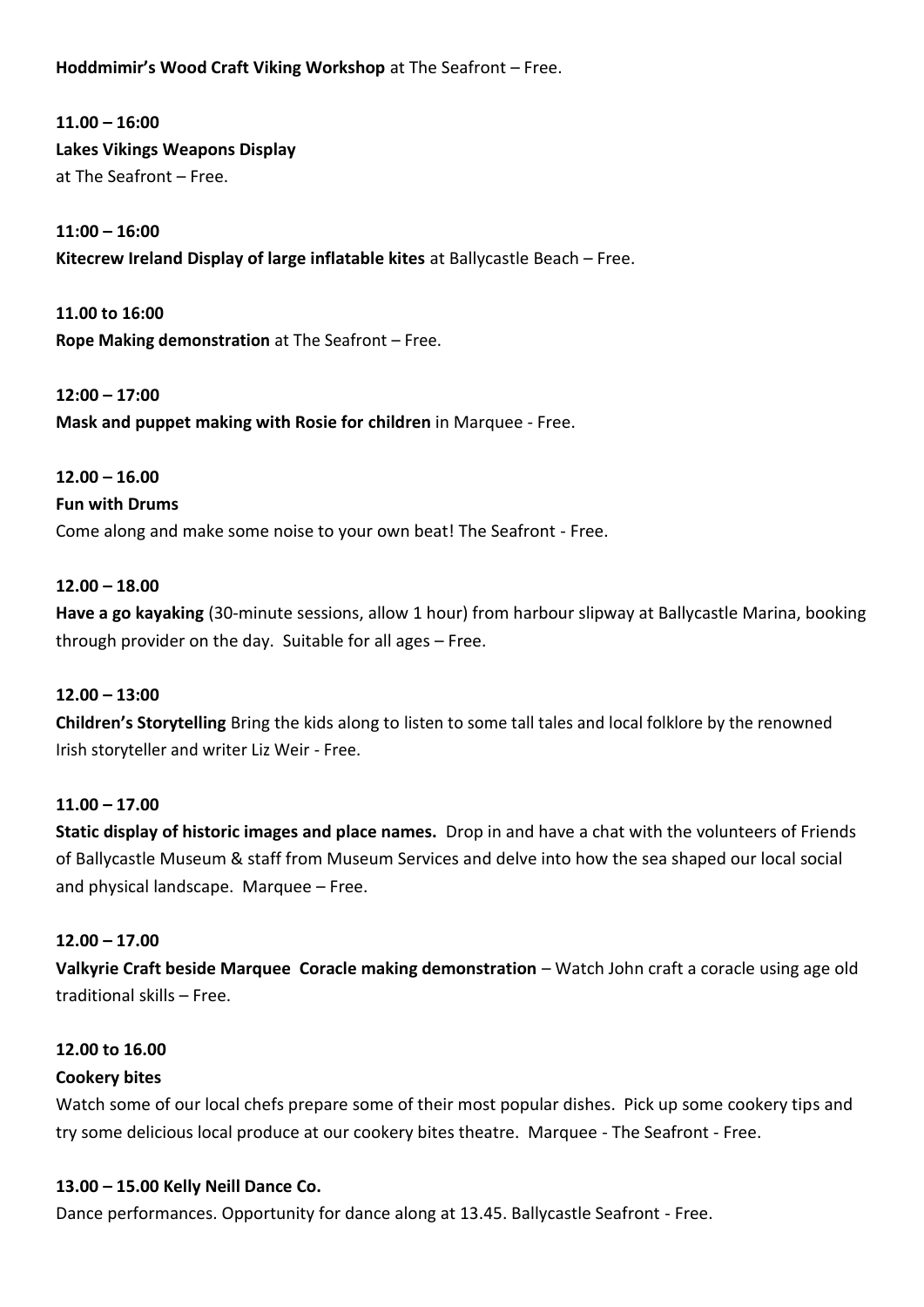# **13.00 – 15.00**

### **Sand Sculpting Competition.**

Time to get the buckets and spades out. Head to the beach and get creative. Judging at 3pm by sand sculptor Tony Hawkins – Free.

## **14.30 – 17.00 & 18.30 – 21.00**

**The Leader Tall Ship Trips -** £25 per person, concessions available for families. Book at Ballycastle VIC Tel: 028 2076 2024.

## **Monday 30th May**

## **07.00**

## **Morning Meditation with Daniel McK**ee from Wildbay Retreats Price £55pp

Join Daniel Mckee, Wildbay Retreats, on board Kintra II for a Sunrise meditation session. You will be guided through a meditation with the sound of the ocean waves and wild birds in the early morning. Bring warm clothes, light breakfast provided. Book online or with Ballycastle VIC.

**10:00, 13:30 & 17:00 Join Causeway Boats and Causeway Coast and Glens Heritage Trus**t for a pleasant boat trip from Ballintoy Harbour via Carrick-a-rede Rope Bridge to Rathlin Island's West Lighthouse. £30 per person pre-booking essential .Book at *www.causewayboats.com*

#### **18.30**

**Redbay RNLI live exercise**. To mark the 50th Anniversary of Redbay RNLI they will take to the water to do a live demonstration, in collaboration with Kintra Boat Tours.

You can take to the water on board Kintra II with RNLI crew and Kintra Crew. Onboard price- Adult £15, Child £10. The tour will consist of a 1 hour trip out into the bay where you can view the live demonstration. There will be a meet and greet with crew on return to the pier for those on board. All profits from this tour will be donated to Redbay RNLI. Book online or with Ballycastle VIC .

#### **Wednesday 1st June**

#### **13.40**

**Kintra Boats Puffins Seals and Lighthouses** Adult £30, Child £25. Book online or with Ballycastle VIC.

#### **20:00 Doors Open**

**Bay City Rollerworld with support from The Smokie Experience.** Tickets £17.50 At the Marine Hotel, book with the Hotel.

#### **Thursday 2nd June**

# **18:00 Charles Celestial Tides and Tales Tour with Kintra Boats** Price £69.50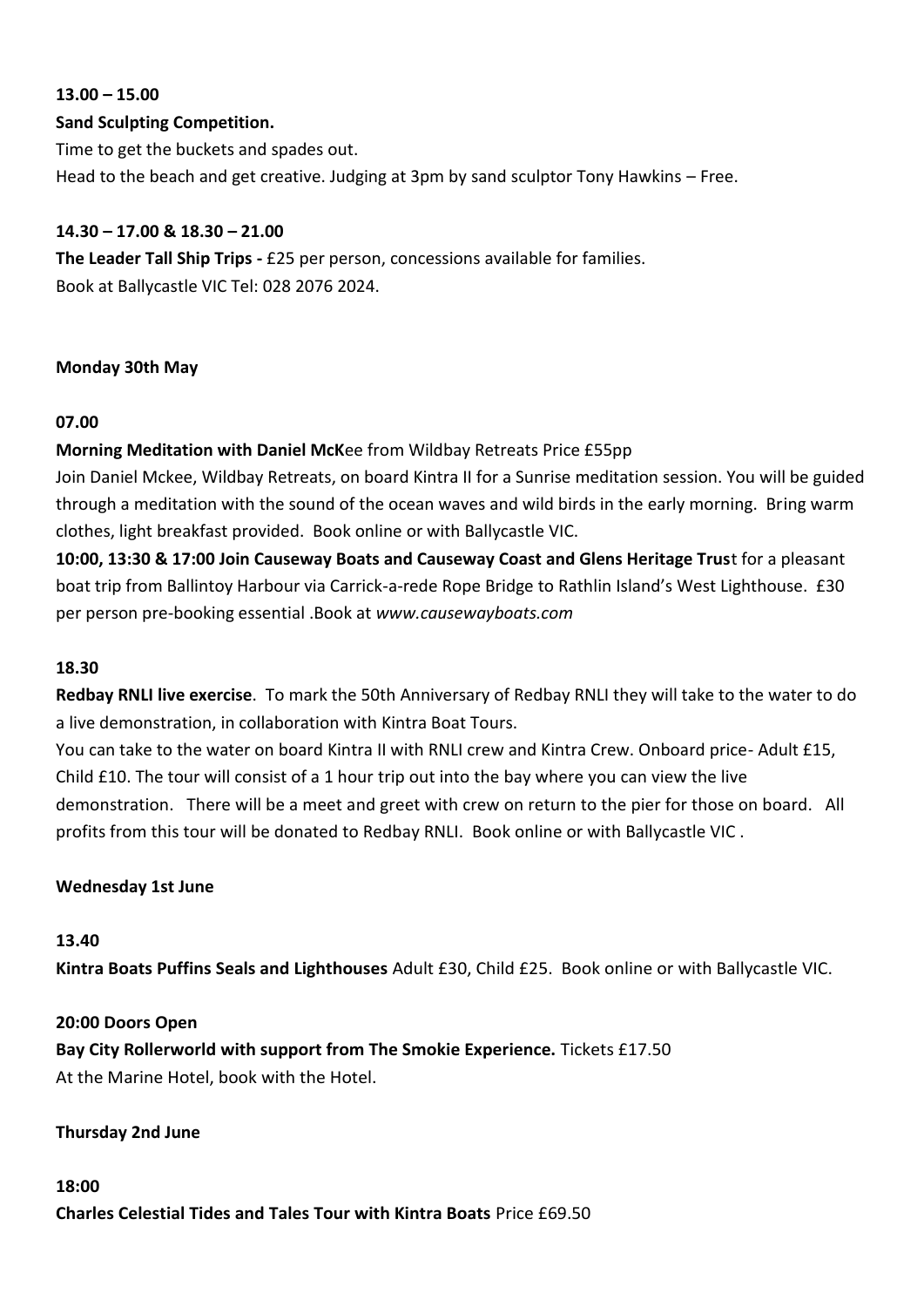Have you ever wondered how boats found their way around the sea? Come along and join our masters, Charles and Dawn on this truly unique experience, where they guide you through the tides with tales of past voyages.

Book online or with Ballycastle VIC .

## **21.00 to late**

**Traditional Music Session, O'Connor's** 

## **Friday 3rd June**

## **9.30am**

**Dragonstone to Iron Islands Sea Safari To**ur with Aquaholics and Giant Tours Ireland £60 per person. Book at *www.aquaholics.co.uk* or with Ballycastle VIC.

## **Various Times**

## **Fairhead Climbing Meet**

3rd to 5th June. Organised by the Dal Riada Climbing Club, hosted by the McBride family and supported by Mountaineering Ireland. Climbers from Ireland and abroad. Enjoy one of the most iconic climbs in Ireland. Also BBQ and presentation from world famous climber Sonnie Trotter on the Saturday evening. Tickets and more information available here:

*https://www.eventbrite.ie/e/314475443517*

## **11.00 - 16.00**

**Naturally North Coast and Glens Artisan Market**, Ballycastle Seafront Comhaltas Ad Hoc Music - Free.

## **11:00 – 13.30 & 18.30 – 21.00**

**The Leader Tall Ship Trips -** £25 per person, concessions available for families. Book at Ballycastle VIC.

#### **18:00**

**Kintra Boat Tours and Ballycastle Traditional Music Trail** present a Traditional Music Tour £45pp Step into the tunes, songs, stories and dance of the Causeway Coast and Glens in the lively company of two skilled local musicians. They will take you on a musical journey from the seafront, with its tales of the sea and songs of sailors along the bay of Ballycastle under the beauty of Fairhead. Book online with Kintra Boats or with Ballycastle VIC.

#### **Saturday 4th June**

#### **11:00 – 13.30 & 18.30 – 21.00**

**The Leader Tall Ship Trips -** £25 per person, concessions available for families. Book with Ballycastle VIC.